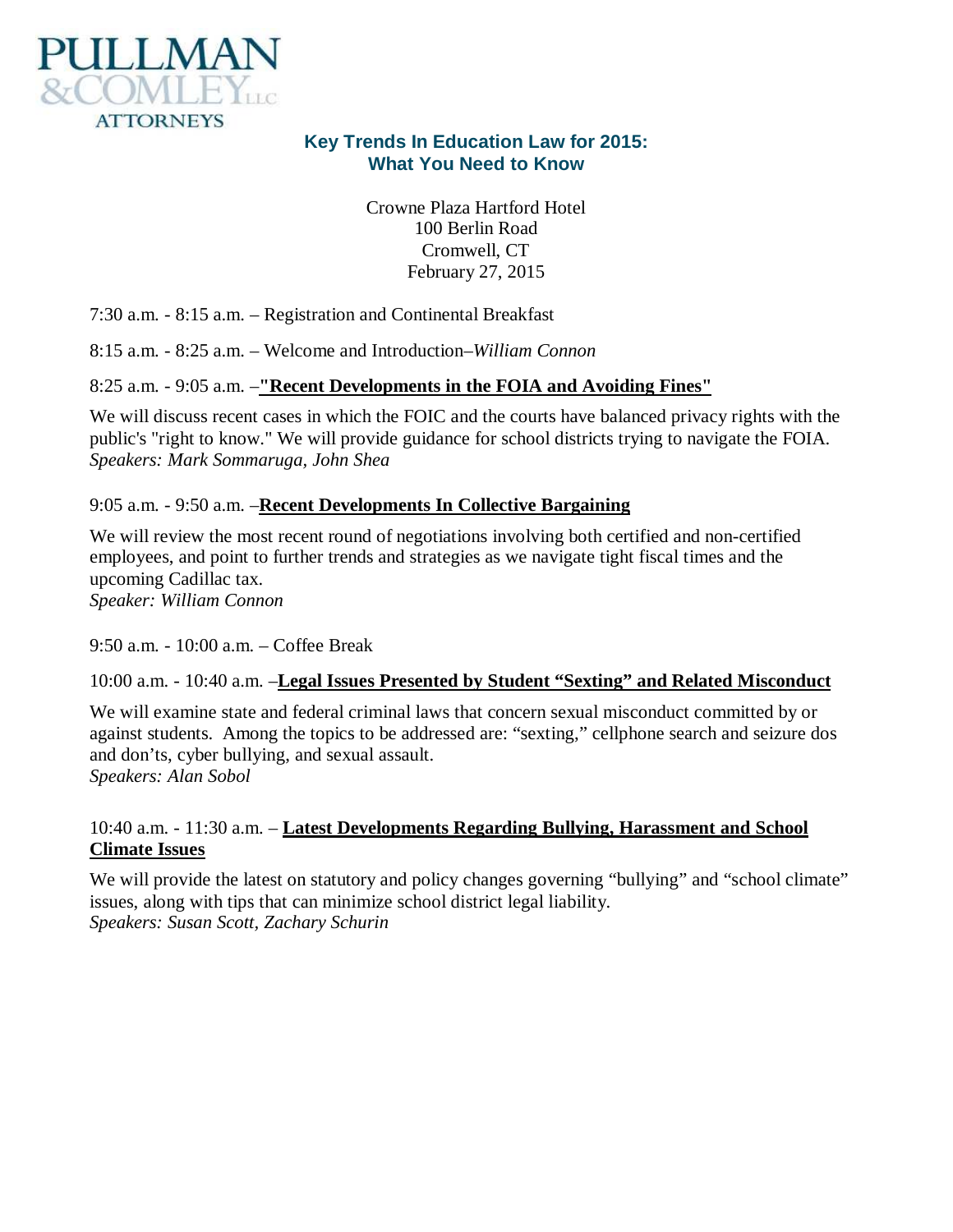

# **Key Trends In Education Law for 2015: What You Need to Know**

Crowne Plaza Hartford Hotel 100 Berlin Road Cromwell, CT February 27, 2015

## 11:30 a.m. - 12:15 p.m.– **Life at the Top: The Board-Superintendent Dynamic**

The perfect world may elude us in terms of the balance of power between schools boards and school administrators. We will provide a primer on the proper roles for these two important stakeholders. *Speaker: Michael McKeon*

12:15 - lunch

## 12:30 p.m. - 1:15 p.m.– **Common Core Testing: A Smarter, Balanced Approach to Opting Out**

What are a school board's options when parents request that their children be allowed to opt out of the Smarter Balanced Assessments that are an integral part of the Common Core? Are opt outs permissible under Connecticut law, and, if so, how should they be handled? We will discuss the current law regarding Common Core testing and possible options for districts when confronted with requests to opt out.

*Speakers: Mark Sommaruga, Michael McKeon, Zachary Schurin*